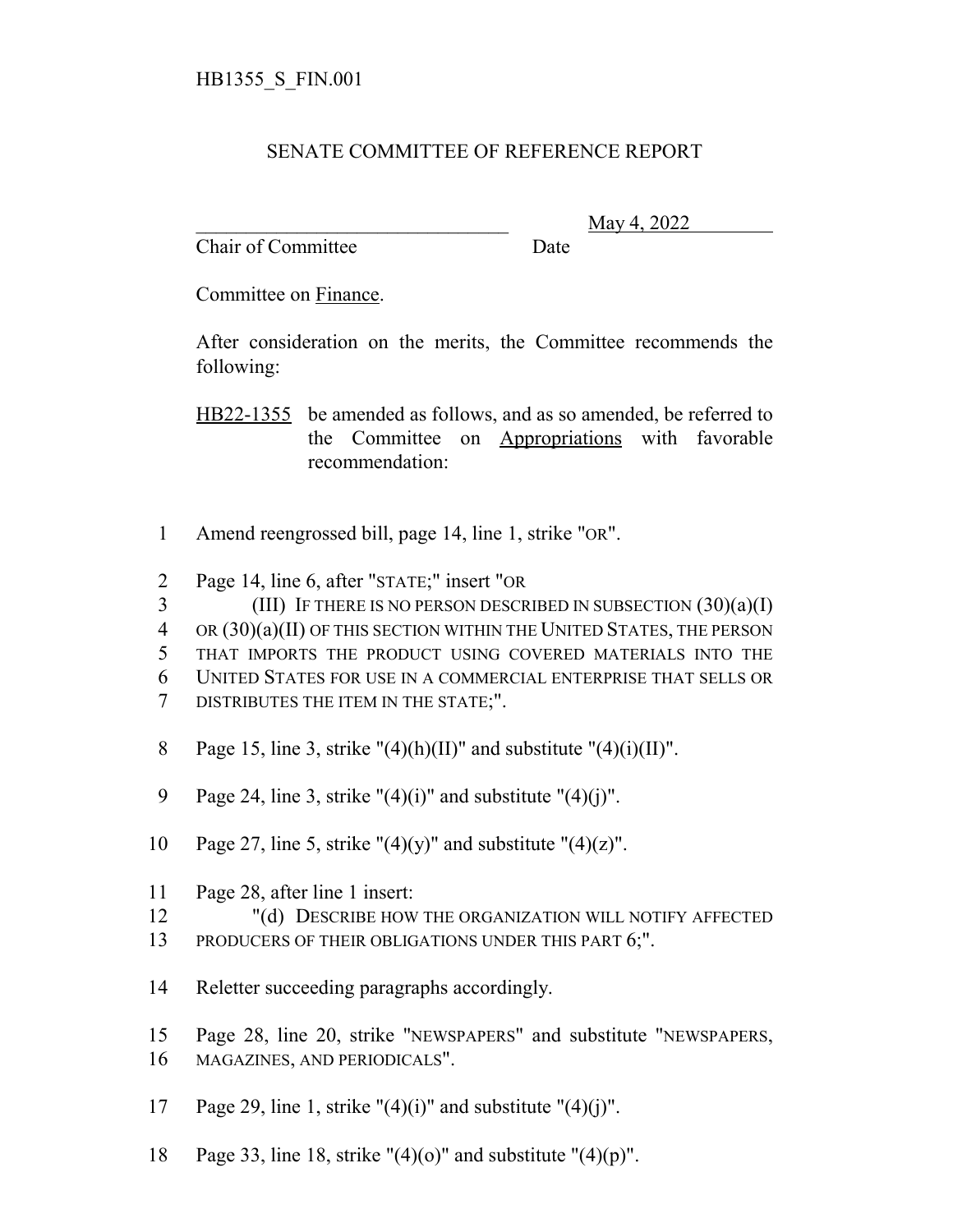- Page 37, line 1, after "(2)(c)." insert "AT LEAST SIXTY DAYS PRIOR TO THE
- DEADLINE TO SUBMIT THE ANNUAL REPORT, THE DEPARTMENT MAY
- REQUEST THAT THE ORGANIZATION SUBMIT AN AMENDMENT TO THE
- ANNUAL PLAN TO ADDRESS A SPECIFIC CONCERN OR ASPECT OF THE PLAN.".
- 5 Page 39, line 21, strike  $"(4)(o)$ ." and substitute  $"(4)(p)$ .".
- 6 Page 40, line 24, strike " $(4)(o)$ ." and substitute " $(4)(p)$ .".
- 7 Page 42, line 5, strike " $(4)(o)$ " and substitute " $(4)(p)$ ".
- 8 Page 46, line 16, strike " $(4)$ (h)." and substitute " $(4)$ (i).".

 Page 48, strike lines 9 and 10 and substitute "PROGRAM AND ANY PRODUCERS THAT MAY BE OUT OF COMPLIANCE WITH ONE OR MORE 11 OBLIGATIONS IMPOSED BY THIS PART 6;".

- Page 48, line 17, strike "MATERIAL;" and substitute "MATERIAL AND ANY ANNUAL INCREASES OR DECREASES IN THE DUES SCHEDULE AND THE REASONS FOR THESE ADJUSTMENTS;".
- 15 Page 49, line 5, strike  $"(4)(0)$ ;" and substitute  $"(4)(p)$ ;".

 Page 51, line 19, after "REPORT." insert "ADDITIONALLY, AT LEAST EVERY 17 THREE YEARS STARTING IN 2028, THE EXECUTIVE DIRECTOR SHALL INCLUDE IN THE GENERAL REPORT THE OUTCOME OF THE CONSUMER COST IMPACT REVIEW CONDUCTED BY THE DEPARTMENT PURSUANT TO 20 SUBSECTION (4) OF THIS SECTION.".

- Page 51, line 20, strike "WEBSITE" and substitute "WEBSITE AND SUBMIT 22 THE REPORT TO THE GOVERNOR".
- Page 51, lines 23 and 24, strike "AND THE GOVERNOR." and substitute "DURING THE "STATE MEASUREMENT FOR ACCOUNTABLE, RESPONSIVE, AND TRANSPARENT (SMART) GOVERNMENT ACT" HEARINGS HELD 26 PURSUANT TO PART 2 OF ARTICLE 7 OF TITLE 2.".
- Page 52, after line11 insert:

28 "(4) NO LESS THAN EVERY THREE YEARS, STARTING IN 2028, THE DEPARTMENT SHALL CONDUCT A REVIEW OF CONSUMER COST IMPACTS RESULTING FROM THE PROGRAM, INCLUDING ASSESSMENTS OF INCREASED PRICES FOR COVERED MATERIALS RELATIVE TO THE PRICES FOR THOSE MATERIALS IN OTHER STATES, AS WELL AS LOCAL GOVERNMENT